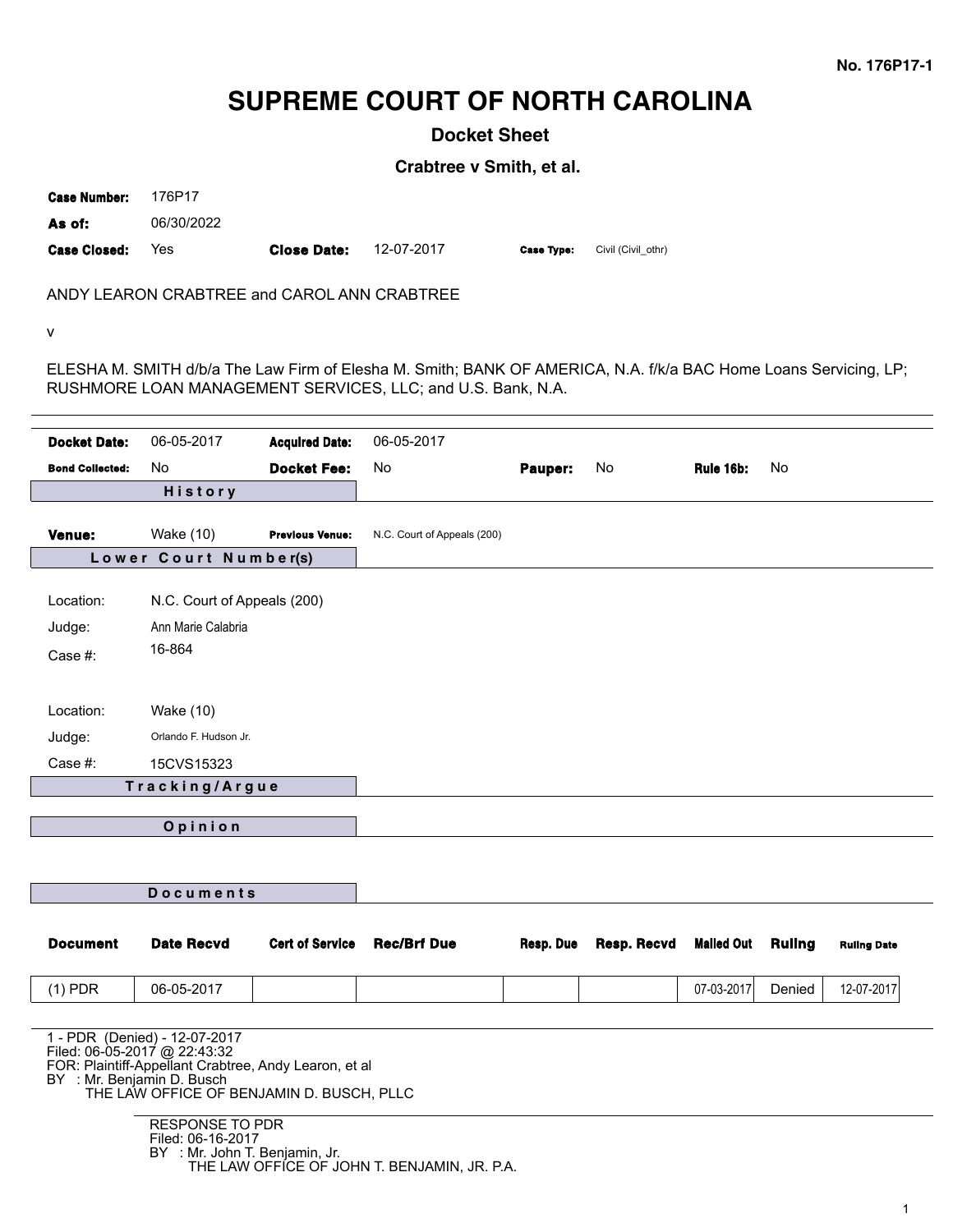|                                               | Receipts           |                      |                     |                 |              |                  |            |
|-----------------------------------------------|--------------------|----------------------|---------------------|-----------------|--------------|------------------|------------|
| Date Charged                                  | <b>Charge Type</b> | <b>Amount Chaged</b> | <b>Amount Paid</b>  | <b>Document</b> | <b>Pages</b> | <b>Receipt #</b> | Date Paid  |
| 07-03-2017                                    | Printing           | 124.25               | 124.25              | <b>PETITION</b> | 71           | R071005017       | 07-26-2017 |
|                                               |                    |                      |                     |                 |              |                  |            |
|                                               | <b>Parties</b>     |                      |                     |                 |              |                  |            |
| Party Name                                    |                    |                      | Role                |                 |              |                  |            |
|                                               |                    |                      |                     |                 |              |                  |            |
| Crabtree, Andy Learon                         |                    |                      | Plaintiff-Appellant |                 |              |                  |            |
| Crabtree, Carol Ann                           |                    |                      | Plaintiff-Appellant |                 |              |                  |            |
| Smith, Elesha M.                              |                    |                      | Defendant-Appellee  |                 |              |                  |            |
| The Law Firm of Elesha M. Smith (d/b/a)       |                    | Defendant-Appellee   |                     |                 |              |                  |            |
| Bank of America, N.A.                         |                    | Defendant-Appellee   |                     |                 |              |                  |            |
| BAC Home Loans Servicing, LP (f/k/a)          |                    | Defendant-Appellee   |                     |                 |              |                  |            |
| Rushmore Loan Management Services, LLC        |                    |                      | Defendant-Appellee  |                 |              |                  |            |
| U.S. Bank, N.A.                               |                    |                      | Defendant-Appellee  |                 |              |                  |            |
| Crabtree, Andy Learon, et al                  |                    |                      | Plaintiff-Appellant |                 |              |                  |            |
| Rushmore Loan Management Services, LLC, et al |                    |                      | Defendant-Appellee  |                 |              |                  |            |
|                                               |                    |                      |                     |                 |              |                  |            |

#### **A t t o r n e y s**

### **Attorney for Plaintiff-Appellant - Crabtree, Andy Learon, et al**

Mr. Benjamin D. Busch [Primary Attorney] Attorney at Law ben@busch-law.com THE LAW OFFICE OF BENJAMIN D. BUSCH, PLLC 4220 Apex Hwy., Suite 230 Durham, NC 27713 (919) 246-4705

#### **Attorney for Defendant-Appellee - Bank of America, N.A.**

Mr. Scott I. Perle [Primary Attorney] Attorney at Law sperle@mcguirewoods.com MCGUIREWOODS LLP 201 North Tryon Street Suite 3000 Charlotte, NC 28202 (704) 343-2355

## **Attorney for Defendant-Appellee - Rushmore Loan Management Services, LLC, et al**

Ms. Renner Jo St. John [Primary Attorney]